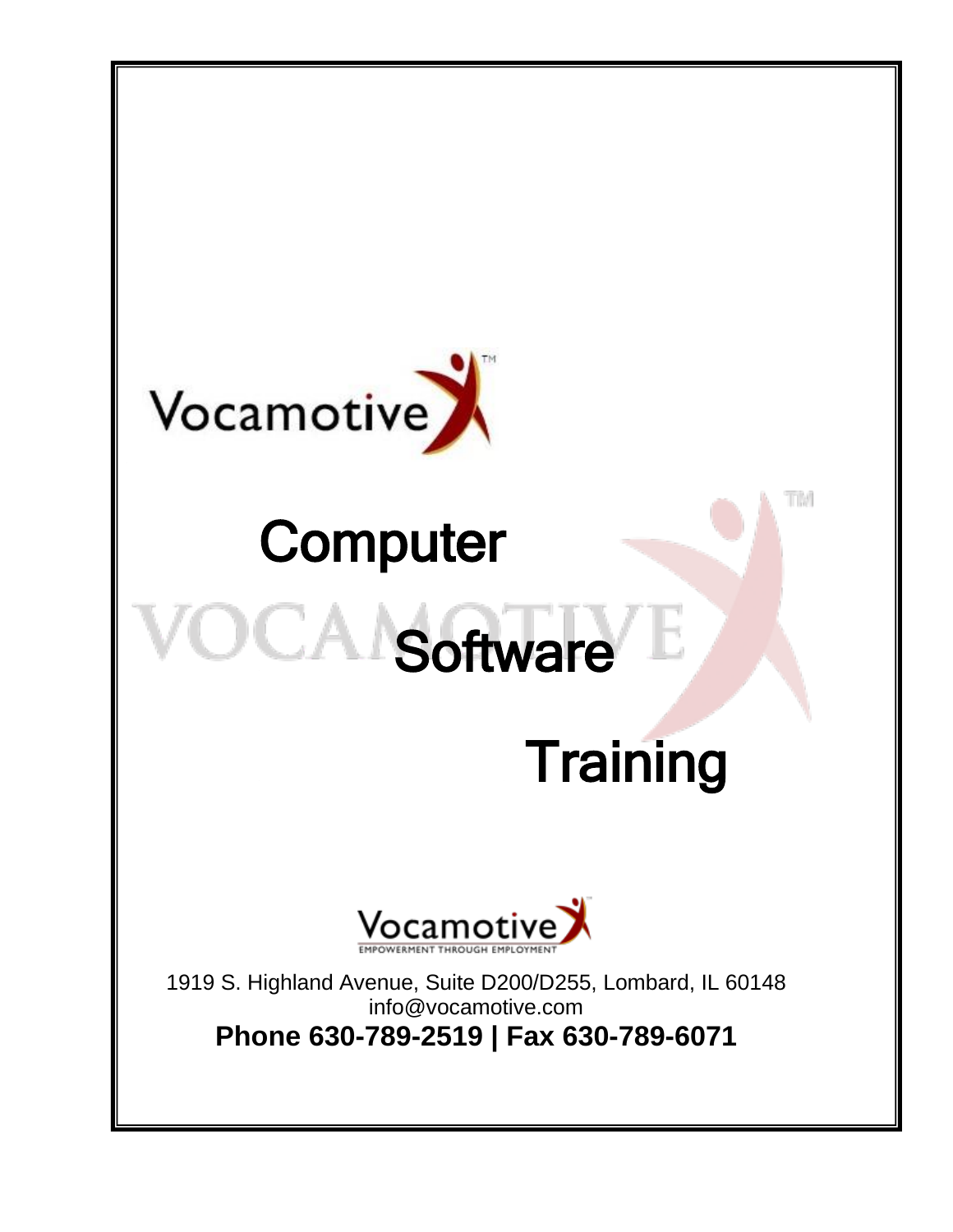# **Table of Contents**

<span id="page-1-0"></span>

| Contact Information |  |
|---------------------|--|

# **Contact Information**

Vocamotive, Inc. 1919 S. Highland Avenue Suite D200/D255 Lombard, IL 60148

Telephone: 630-789-2519 Facsimile: 630-789-6071

Joseph Belmonte, CRC-President Kari Stafseth, CRC-Director of Case Management

#### <span id="page-1-1"></span>**Our Mission**

To provide comprehensive computer training services to clients and customers that facilitate the development of immediately useful skills in the marketplace.

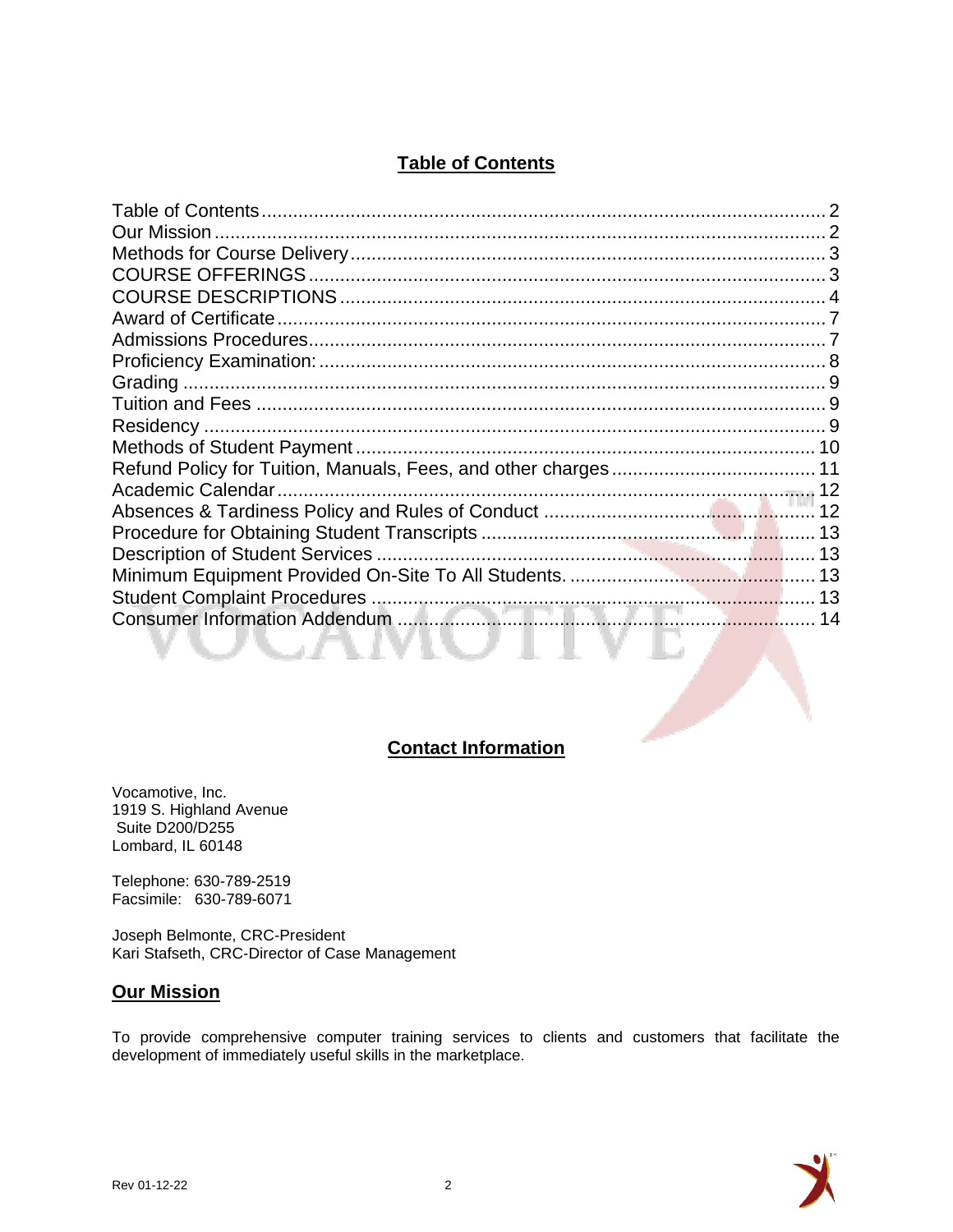# **Methods for Course Delivery**

<span id="page-2-0"></span>Methodology for course delivery depends upon student population served.

For the Vocational Rehabilitation client working under the guidelines of a Rehabilitation Plan and/or under the sponsorship of an insurance company or Workers Compensation Commission approved rehabilitation plan/agenda, the following formats are available:

- OS = On Site. Service is provided primarily on-site at the Vocamotive Computer Laboratory, coupled with one-on-one assistance as per program/rehabilitation plan guidelines. Vocamotive may provide on-site service at client home or within local geography pending rehabilitation plan requirements or client need.
- SS = Self-Directed Study. Student completes study at home while receiving oneon-one support via telephone or e-mail as per program guidelines. Vocamotive will provide on-site service at client home or within local geography as per rehabilitation plan requirements.
- $CS = A$  combination of On Site and Self-Directed Study, again with one-on-one TM support as per program guidelines. Vocamotive will provide on-site service at client home or within local geography as per rehabilitation plan requirements.

For the self-pay student or student sponsored by his/her employer, the following formats are available:

- <span id="page-2-1"></span>• OS = On Site. On-site at the Vocamotive Computer Laboratory, coupled with oneon-one assistance as per program guidelines.
	- $IL =$  Instructor Led-On-site at the Vocamotive Training and Assessment Center

# **COURSE OFFERINGS**

#### **KEYBOARDING TRAINING**

KBRD-101 Basic Keyboarding

# **COMPUTER BASICS**<br>WinPgm-101 Introd

Introduction to Windows

# **MICROSOFT OFFICE**

#### **MICROSOFT WORD**

| WORD-101 | Microsoft Word - Level 1 |
|----------|--------------------------|
| WORD-102 | Microsoft Word - Level 2 |

#### **MICROSOFT EXCEL**

| <b>EXCL-101</b> | Microsoft Excel - Level 1 |
|-----------------|---------------------------|
| EXCL-102        | Microsoft Excel – Level 2 |

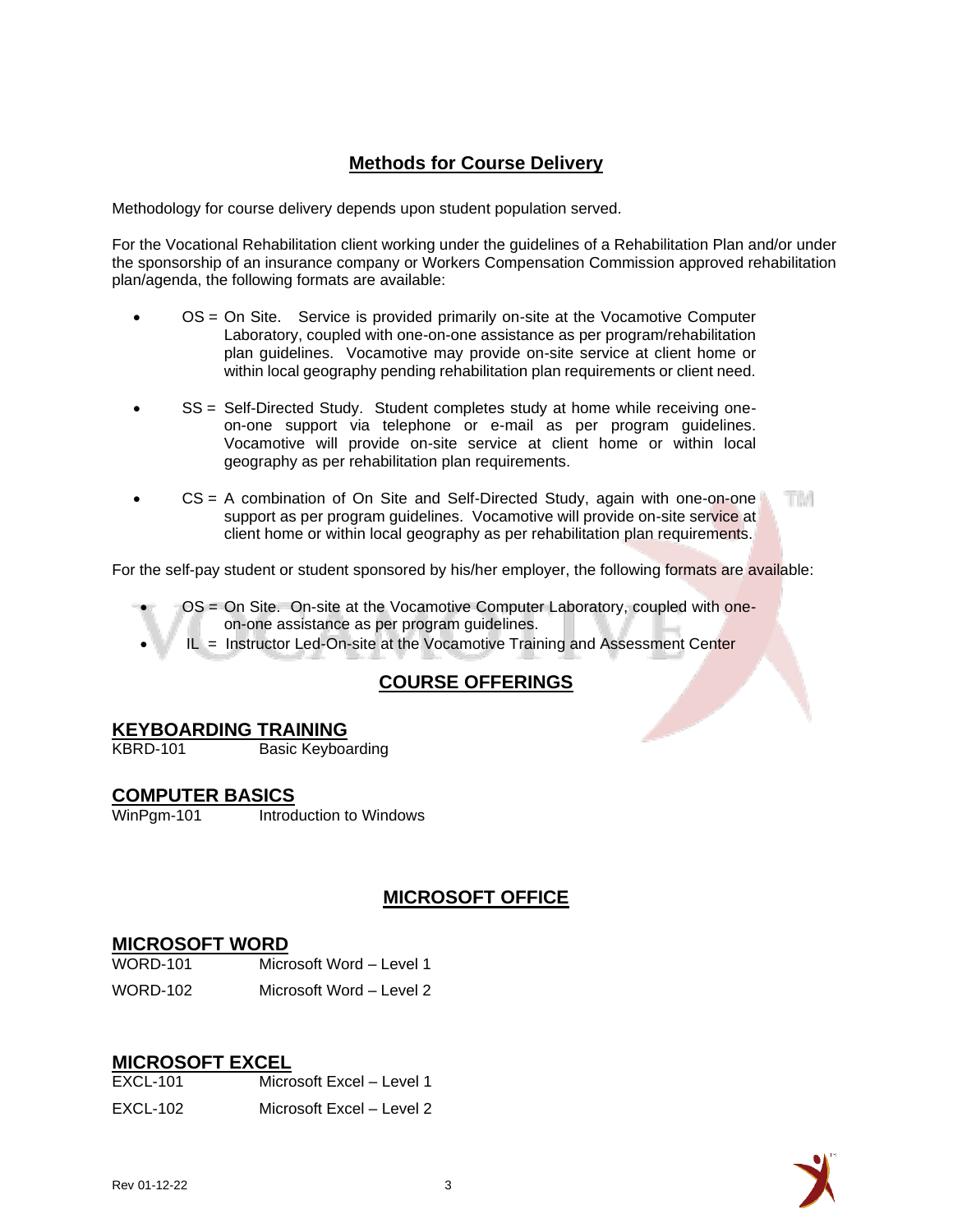#### **MICROSOFT OUTLOOK**

OUTL-101 Microsoft Outlook- Introduction

# **MICROSOFT POWERPOINT**<br>PPNT-101 Microsoft Powe

<span id="page-3-0"></span>Microsoft PowerPoint – Level 1

# **COURSE DESCRIPTIONS**

# **KEYBOARDING TRAINING**

#### KBRD 101-Basic Keyboarding/10 Key Data Entry

This course is designed specifically for the entry-level computer user with little or no keyboard familiarity. The student will be instructed in proper touch typing technique. Course objective is to facilitate comprehensive keyboard familiarity and typing speed to 20-30 words per minute sufficient for entry-level employment. Evaluation is completed via weekly test. Certificate of proficiency is awarded based upon typing speed/accuracy. Minimum requirement for award of certificate is demonstrated typing speed of no less than 20 words per minute with 90 percent accuracy.

This course is designed specifically for the individual whose primary occupational focus includes demonstration of 10-key numerical data entry competitive levels of 121 keystrokes per minute/7260 keystrokes per hour with 95 percent accuracy at a minimum. Progress is evaluated via weekly testing and certificate of achievement is awarded for achievement of minimum keyboard speed of 121 keystrokes per minute/7260 Keystrokes per minute with 95 percent accuracy.

Prerequisites: None Clock Hours: 36.00 Delivery Method: On Site, Self-Directed or Combination Study

# **COMPUTER BASICS**

#### WinPam 101-Introduction to Windows

This course introduces the novice computer user to computer hardware, Windows Operating System (OS) concepts and the functions of this key software component. The student will learn to differentiate between the operating system and other software components and understand basic functions of the operating system. The student will learn to utilize keyboard, mouse and other input devices to perform basic activities such as launching programs, working with Windows, as well as Windows concepts such as menus, toolbars, dialogue boxes, etc. This course includes an introduction to the Internet browsers, search engines and navigating within websites.

**Prerequisites**: None **Clock Hours**: 11.00 Delivery Method: On Site, Self-Directed or Combination Study

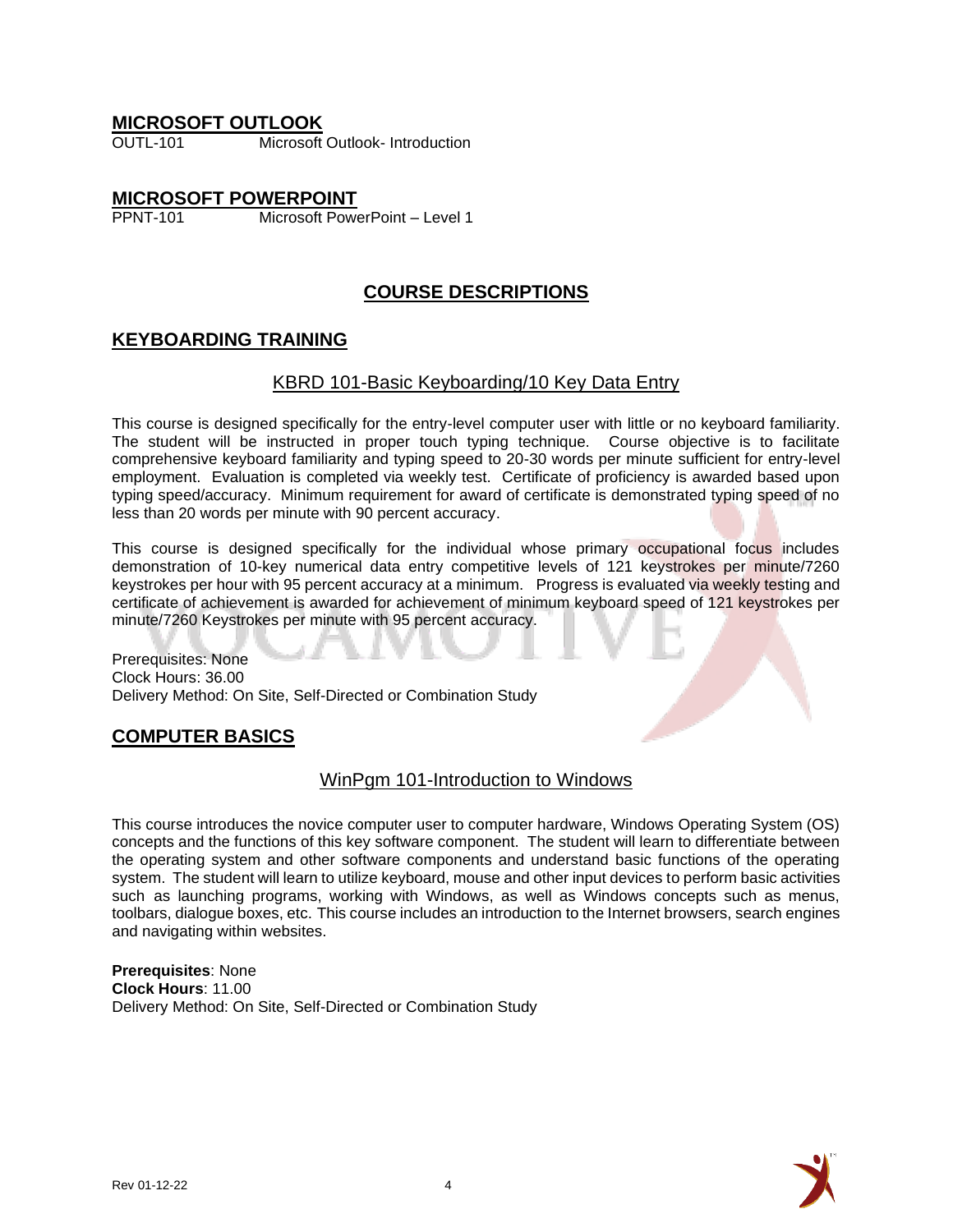# **Microsoft Word**

# WORD 101 Word Level 1

Designed for the student with no previous word processing experience whose primary objective is to utilize Microsoft Word at a basic level to complete simple correspondence or who may desire a quick and effective introduction to word processing. Upon completion of this course, the student will be able to create and edit a Word document, set margins, copy text, utilize various format commands, work with numbered lists and columns, utilization of print commands and utilize file save in retrieval techniques.

**Prerequisites**: WINPGM 101 Introduction to Windows and enrollment in or completion of KBRD 101 or instructor approval. **Clock Hours**: 27.00 **Delivery Method:** On Site, Self-Directed or Combination Study

#### WORD 102 Word Level 2

This course is designed specifically for the individual who must demonstrate a comprehensive knowledge of Microsoft Word functions including creating and using Charts, inserting WordArt and SmartArt graphics, merging documents and envelopes, working with tables, inserting file and sections breaks, working with columns, inserting hyperlinks and editing a data source file.

**Prerequisites**: WORD 101, proficiency or instructor approval. **Clock Hours**: 22.00 **Delivery Method:** On Site, Self-Directed or Combination Study



# EXCEL 101 Excel Level 1

This course is specifically designed as a preliminary introduction to use of Spreadsheets. It is designed for the individual who must learn a basic understanding of what a spreadsheet is, what it does, and how to perform basic data entry and formatting. It serves as preparation for more in-depth, formal study of Microsoft Excel and comprehensive spreadsheet utilization.

**Prerequisites**: WINPGM 101 and enrollment in or completion of KBRD 101 and WORD 101 or instructor approval.

**Clock Hours**: 30.00 **Delivery Method**: On Site, Self-Directed or Combination Study

# EXCEL 102 Excel Level 2

This course introduces the student to more advanced manipulation of formats, formulas and functions, table creation, sorting, filtering, using data tools, IF statements, utilizing graphics, grouping and ungrouping data, summarizing and consolidating data, maintaining external references, using PivotTables, PivotCharts and Sparklines.

**Prerequisites**: EXCEL 101, proficiency or instructor approval. **Clock Hours:** 21.00 **Delivery Method:** On Site, Self-Directed or Combination Study

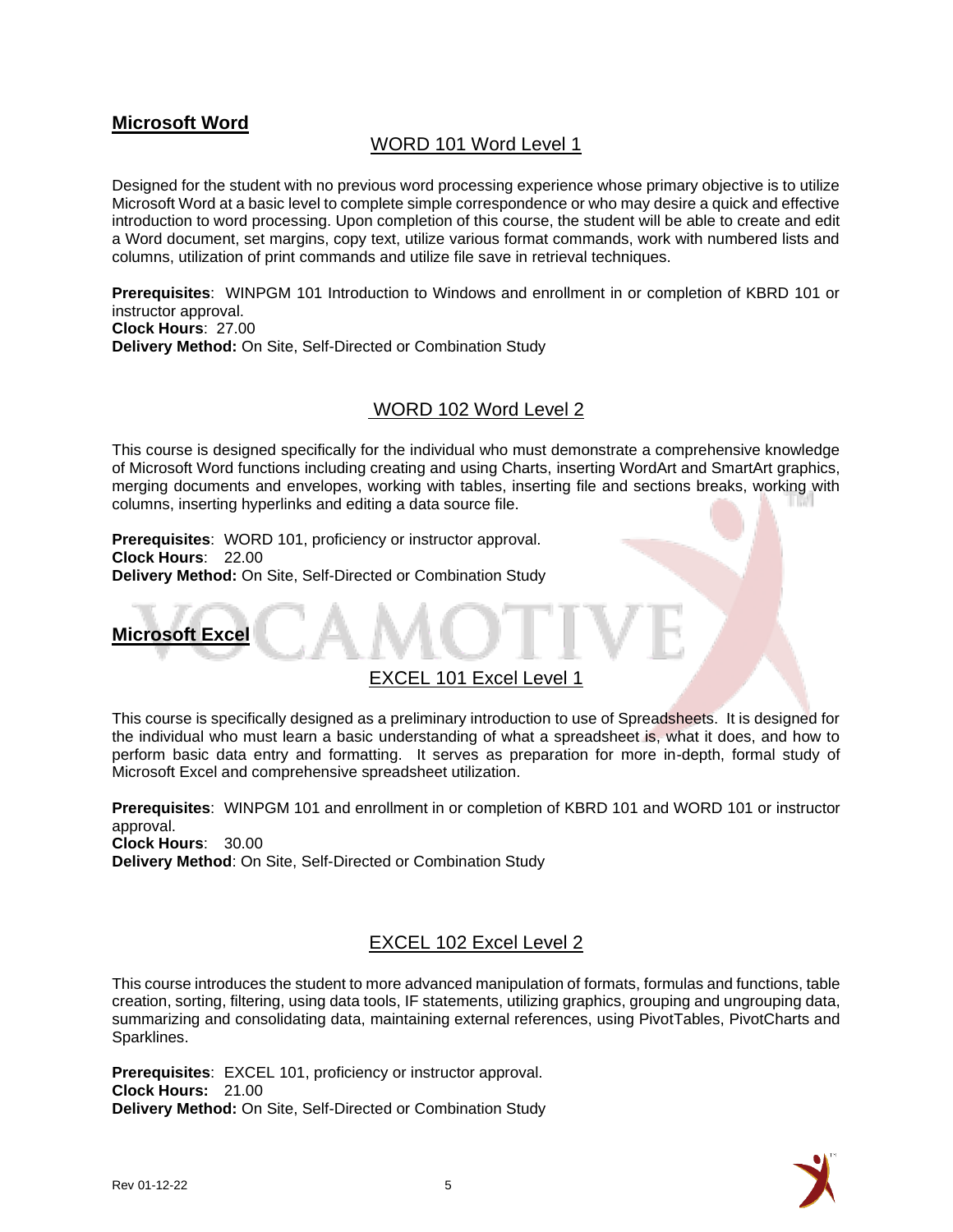# **Microsoft Outlook**

# OUTL-101 Microsoft Outlook Introduction

This program is designed for the individual seeking employment which requires the management of basic personal and message processing activity utilizing Microsoft Outlook. The student will learn to send, receive and manage e-mail messages, schedule appointments utilizing Calendar function, create and organize contact and address lists and add reminders to appointments, manage scheduling utilizing various calendar views.

**Prerequisites:** WINPGM 101 and enrollment in or completion of KBRD 101 and WORD 101 or instructor approval. **Clock Hours:** 11.00 **Delivery Method:** On Site, Self-Directed or Combination Study

# **Microsoft PowerPoint**

# PPNT 101 PowerPoint Level 1

This course is a comprehensive introduction to Microsoft PowerPoint. Upon completion of this course, the student will be able to create, format, and edit a presentation, as well as add drawings, charts, tables, pictures, transitions, animations and sounds to existing presentations.

**Prerequisites:** WINPGM 101 and enrollment in or completion of KBRD 101 and WORD 101 or instructor approval. **Clock Hours**: 12.00

#### **Delivery Method:** On Site, Self-Directed or Combination Study

# **Vocational English as a Second Language VESL**

Vocamotive, Inc. currently offers a one of a kind Vocational English as a Second Language curriculum. The class is designed to provide the non-English speaking client with the skills necessary to independently job search with a variety of different employers.

This class is held over a period of 8 weeks; however customized programs such as workshops or shortened curriculums could be made for customers with a minimum of 5 participating clients.

Topics covered in the course included

- Completing paper and online applications
- Basic computer skills and terminology
- Internet usage
- Resumes, cover letters, interviewing skills
- Communicating with potential employers and completing job search logs.

Upon completion of the course the client has a completed master application, cover letter, resume, thank you letter, letter of interest and one video-taped mock interview.

Clients are immersed in the English language throughout the course. Clients of all backgrounds and ethnicities will succeed in this course as the entire course is conducted in English.



TМ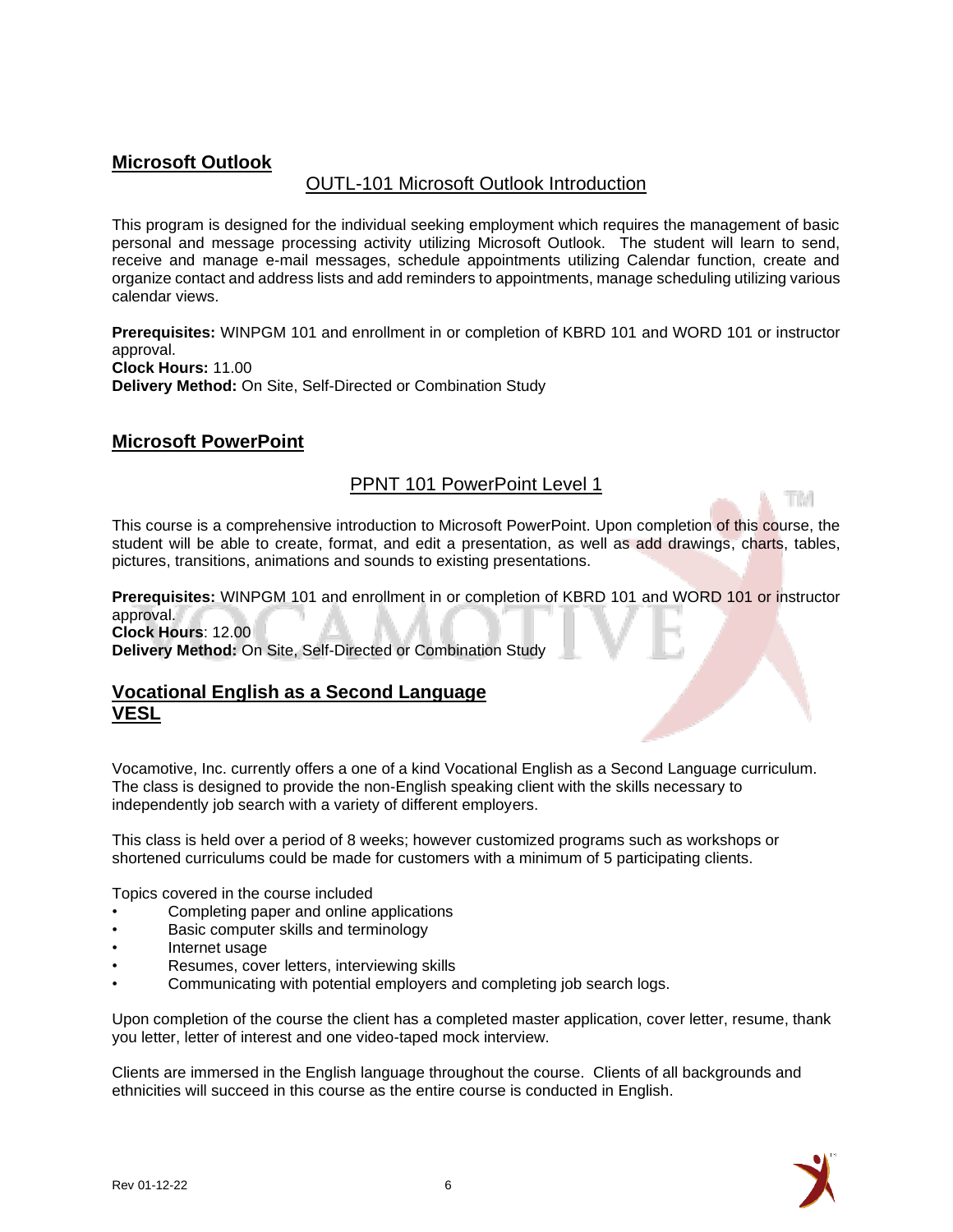Every client is expected to show dedication and commitment throughout the program. Measuring factors in determining commitment include attending all scheduled appointments on time and dressed according to protocol, completing homework in a timely manner and demonstrating improvement and proficiency upon completion of every section of the course.

At the end of the course, the client completes a comprehensive final examination and recommendations for further planning and services could be identified.

As with all services offered at Vocamotive, upon completion of the course all parties will receive a standardized vocational report documenting all daily activities completed and any pertinent issues or concerns. Additional reporting is available upon customer request and needs.

Clients also have the ability to become comfortable with working with a variety of Vocamotive staff and all progress is carefully monitored by a Certified Rehabilitation Counselor.

**Prerequisites:** None **Clock Hours:** 96.00 **Delivery Method**: On Site, Self-Directed or Combination Study

# <span id="page-6-0"></span>**Award of Certificate**

<span id="page-6-1"></span>Vocamotive only awards Certificates of Achievement. Certification is awarded upon successful completion of approved standardized testing according to achieved grade level. Certificates are not awarded for attendance or for proficiency achievement below 70 percent.

# **Admissions Procedures**

#### **Vocational Rehabilitation Clients:**

- 1. Clients referred to Vocamotive Inc. directly for rehabilitation services will participate in the standard intake procedure. Computer training services will be implemented as defined in the Vocamotive developed rehabilitation plan.
- 2. For vocational rehabilitation clients referred by external rehabilitation counseling service providers, the Vocamotive Rehabilitation Referral and Computer Training Services Request Form must be completed by the referring counselor, claims adjuster or attorney. Comprehensive social history, testing results, medical status, identification of special needs, should be provided by referral source.
- 3. The client/student will undergo preliminary assessment under the supervision of Vocamotive computer instructional staff in order to determine existing keyboard and software proficiencies, if any. A specific training agenda will be developed under Rehabilitation Counselor supervision.
- 4. The rehabilitation clients/student will be subject to standard admission procedures, fees and protocol. Additionally, the student must complete authorization to release student information (if applicable) so that performance and grade information may be released to authorized parties.



TM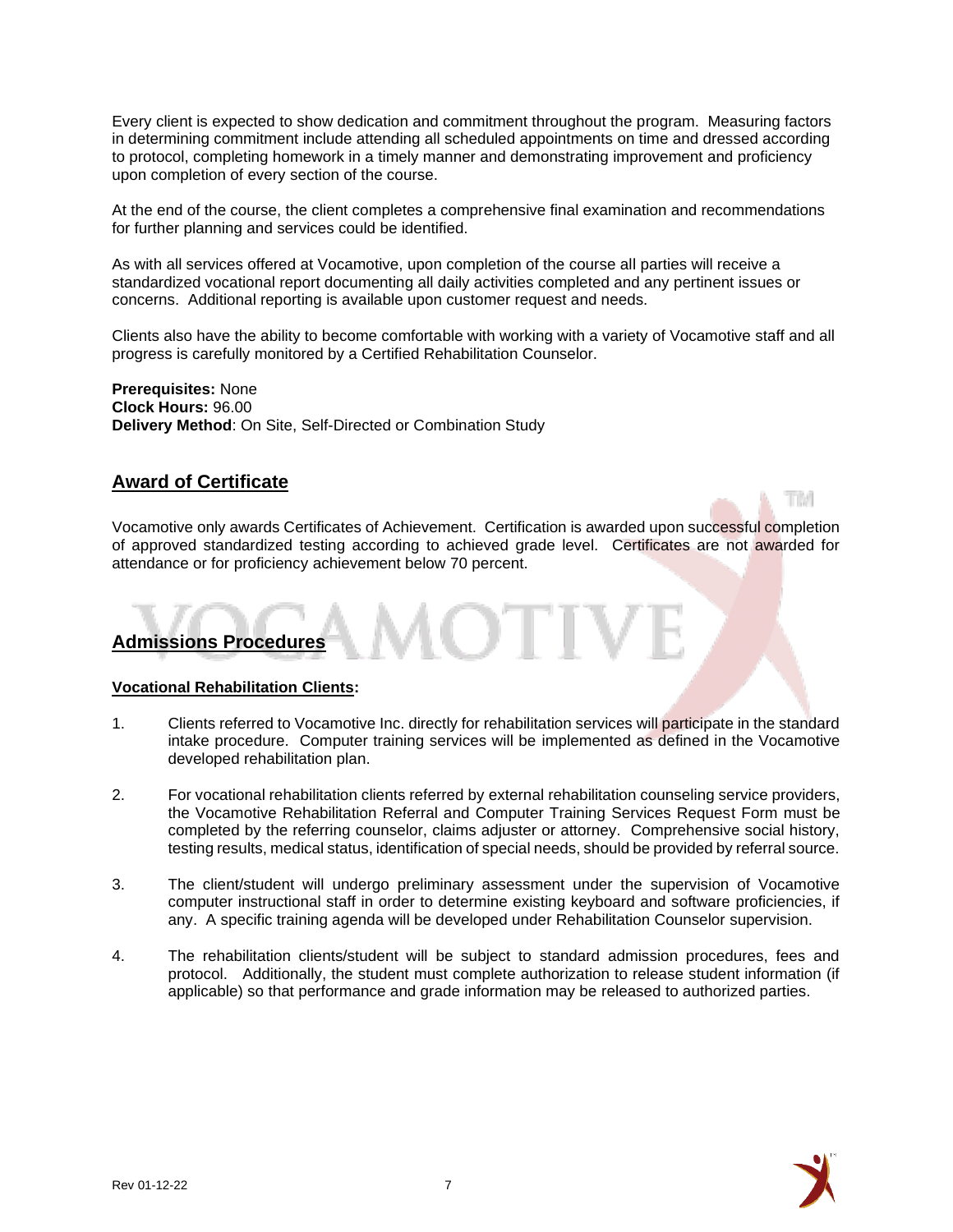#### **Self-Pay and Corporate Sponsored Students:**

For the self-pay student or student referred by their employer, the following procedures will be applicable:

- 1. Completion of enrollment form with submission of nonrefundable \$25.00 processing fee.
- 2. Completion of Computer Training Services Request Form, review of Vocamotive policy booklet and acknowledgment of receipt and compliance. Additionally, the student must complete authorization to release student information (if applicable) so that performance and grade information may be released to authorized parties.
- 3. Identification of start and finish dates for instruction.
- 4. Submission of payment.

#### **Minimum Typing Skills:**

All incoming rehabilitation clients will be subject to keyboard proficiency evaluation. Test results will be used to facilitate placement in appropriate courses.

# <span id="page-7-0"></span>**Proficiency Examination:**

Vocamotive does not offer Certificates for proficiency. However, for those students already possessed of significant skill sets in specific program areas, proficiency testing may be completed. Such testing will be used to facilitate placement into appropriate Vocamotive course offerings.

The student must demonstrate a minimum passing score upon testing for the skill level/program selected. Appropriate testing/examination is completed only upon approval of the Computer Laboratory Instructor.

Proficiency examination is subject to the following restrictions:

- a) Proficiency Examination will not be completed when the client/student has previously completed a course with appropriate testing upon course completion. Proficiency Examination will not be completed for courses in which the student is currently enrolled.
- b) Proficiency Examination will not be completed as a means to raise a previous failing or passing score.
- c) The student will not be allowed to review or study Vocamotive instruction manuals or analyze practice files used for the regular study or practice prior to examination



.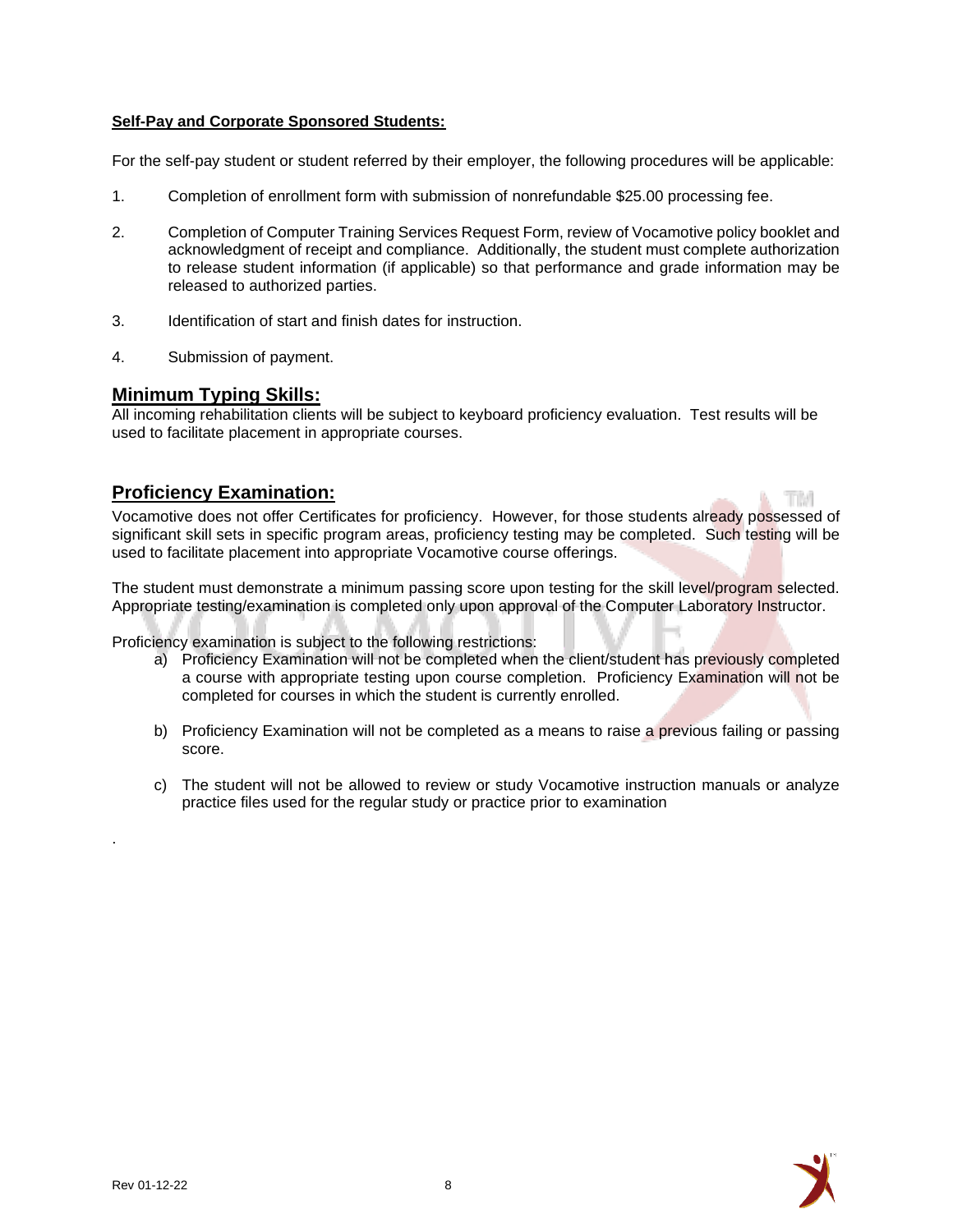# <span id="page-8-0"></span>**Grading**

Grade points are numerical values which indicate the achievement level of the letter grade. Grade points are assigned according to the following scale:

The following letter grade scale will be applied for the total score points:

|                               | $A = 90-100$  | Excellent                                                                                                      |  | $F = 59$ or less | Fail |
|-------------------------------|---------------|----------------------------------------------------------------------------------------------------------------|--|------------------|------|
|                               | $B = 80 - 89$ | Good                                                                                                           |  |                  |      |
|                               | $C = 70-79$   | Acceptable                                                                                                     |  |                  |      |
| $\mathbf{r}$ and $\mathbf{r}$ | $\sim$ $\sim$ | Material company of the state of the second company of the state of the state of the state of the state of the |  |                  |      |

60-69 Minimum passing requirement

#### *The 60-point score is the minimum passing score.*

Clients/students failing to meet minimum passing criteria may be required to repeat coursework with all associated homework/testing in order to be awarded certification. Vocamotive staff will review client/student performance on a case-by-case basis. If it is determined that the student has made all reasonable efforts to remediate performance deficits and that administration of a third test will result in a passing score, Vocamotive may, at its discretion, award a third test opportunity. The student (or payer) will be charged for additional test expense. ТM

Requests to repeat courses will be subject to review by Vocamotive Instructional Staff.

For Vocational Rehabilitation Clients, exceptions to this rule may be considered upon approval of Certified Rehabilitation Counseling staff and upon approval by Vocamotive president, Joseph Belmonte, CRC.

#### <span id="page-8-1"></span>**Tuition and Fees**

All tuition and fees are due and payable at time of registration unless special arrangements are made with approval by Vocamotive Management Staff.

Additional fees are assessed for printed manuals, audio/visual materials, portable memory devices, software or computer hardware as defined in specific course outlines and/or vocational rehabilitation plan.

| Vocamotive charges the following fees:                      |  |
|-------------------------------------------------------------|--|
| Keyboard Training Software…………………………………………………………………\$200.00 |  |

| Monthly Computer Rental Fee (includes all required software) \$115.00 |  |
|-----------------------------------------------------------------------|--|
|                                                                       |  |

#### <span id="page-8-2"></span>**Residency**

Vocamotive does not have a residency requirement.

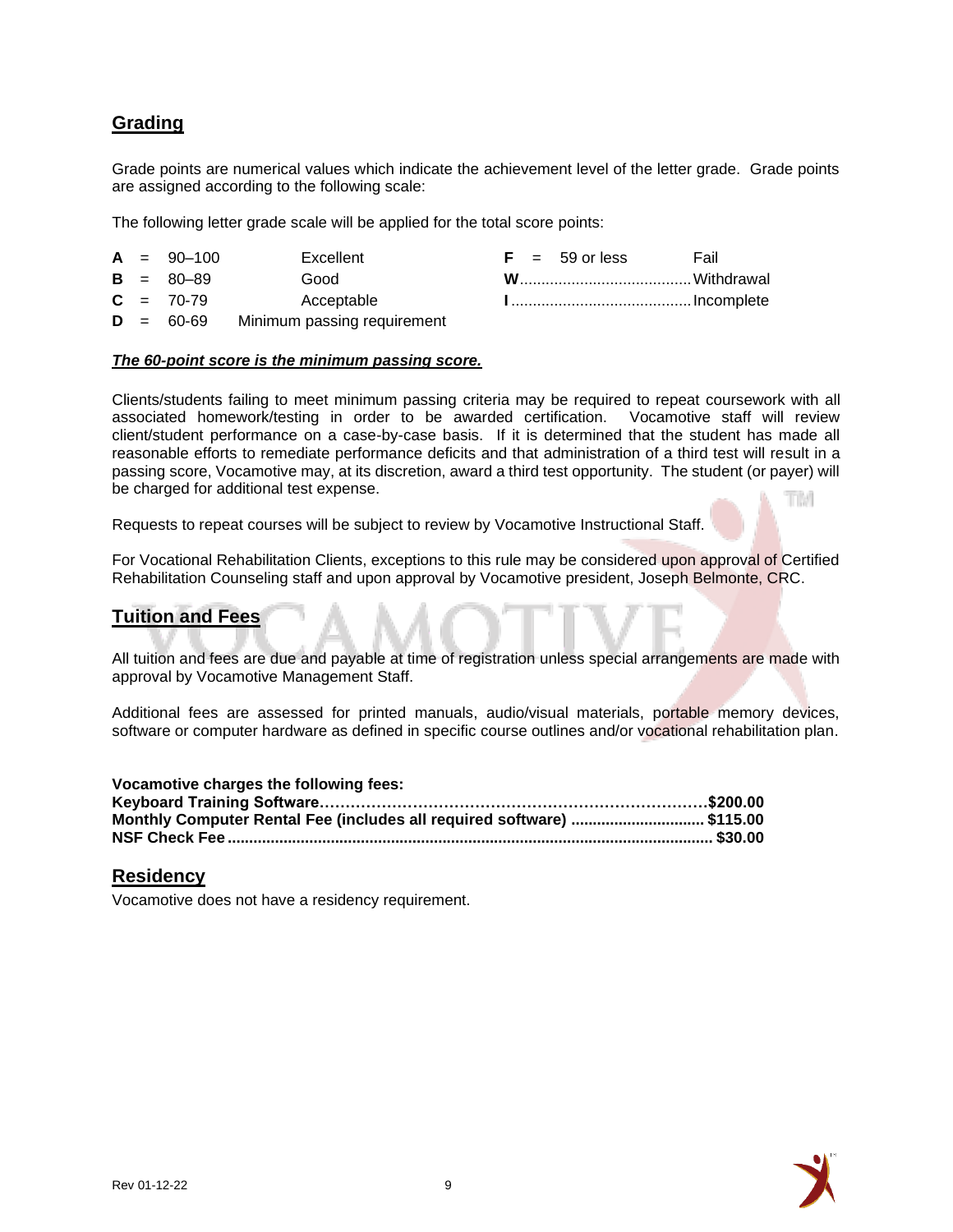|                                                                                              | Contact        | <b>Applicable Fees</b>          |                      |                    |  |                      |
|----------------------------------------------------------------------------------------------|----------------|---------------------------------|----------------------|--------------------|--|----------------------|
| <b>Course Description</b>                                                                    | Hours          | <b>Tuition</b><br><b>Manual</b> |                      | <b>Tests</b>       |  | Total<br>Cost        |
| Proficiency Examination for any Course                                                       |                |                                 |                      | \$30.00            |  | \$30.00              |
| <b>General Test Expense</b>                                                                  |                |                                 |                      | \$30.00            |  | \$30.00              |
| COMP-WinPgm 101-Introduction to Windows<br>Computing                                         | 11.00          | \$275.00                        | Included             | \$30.00            |  | \$275.00             |
| <b>KBRD-101</b><br><b>Basic Keyboarding</b>                                                  | 36.00          | \$200.00                        | Included             | Included           |  | \$200.00             |
| WORD-101 Microsoft Word - Level 1<br>WORD-102 Microsoft Word - Level 2                       | 27.00<br>21.00 | \$425.00<br>\$350.00            | Included<br>Included | \$30.00<br>\$30.00 |  | \$455.00<br>\$380.00 |
| <b>EXCL-101</b><br>Microsoft Excel - Level 1<br><b>EXCL-102</b><br>Microsoft Excel - Level 2 | 30.00<br>17.00 | \$425.00<br>\$350.00            | Included<br>Included | \$30.00<br>\$30.00 |  | \$455.00<br>\$380.00 |
| <b>OUTL-101</b><br>Microsoft Outlook - Introduction                                          | 11.00          | \$425.00                        | Included             | \$30.00            |  | \$455.00             |
| <b>PPNT-101</b><br>MS PowerPoint - Level 1                                                   | 12.00          | \$425.00                        | Included             | \$30.00            |  | \$455.00             |
| VESL Vocational English as a Second<br>Language                                              | 96.00          | \$2,100.00                      | Included             | Included           |  | \$2,100.00           |

#### Course Tuition Schedule Web Based Training

Tuition may be charged for all repeated courses depending upon student performance and assessment of additional time needed to achieve passing score. Generally, Vocamotive instructional staff will work with the student to identify specific skill deficits and remediate these to appropriate performance level. The student will not be required to purchase additional manuals or supplies unless course descriptions and software have undergone modification or revision.

# <span id="page-9-0"></span>**Methods of Student Payment**

The following payment methods are acceptable:

- Cash
- Cashier's Check Or Money Order
- Insurance Payment or Approval

<span id="page-9-1"></span>Payment in full must be received by Vocamotive at time of registration. Students will not be allowed to begin course activity until payment is received in full. For vocational rehabilitation clients, billing for services will be submitted directly to the insurance carrier or referral source. Vocational rehabilitation clients will not be balance billed for any services without prior notification.

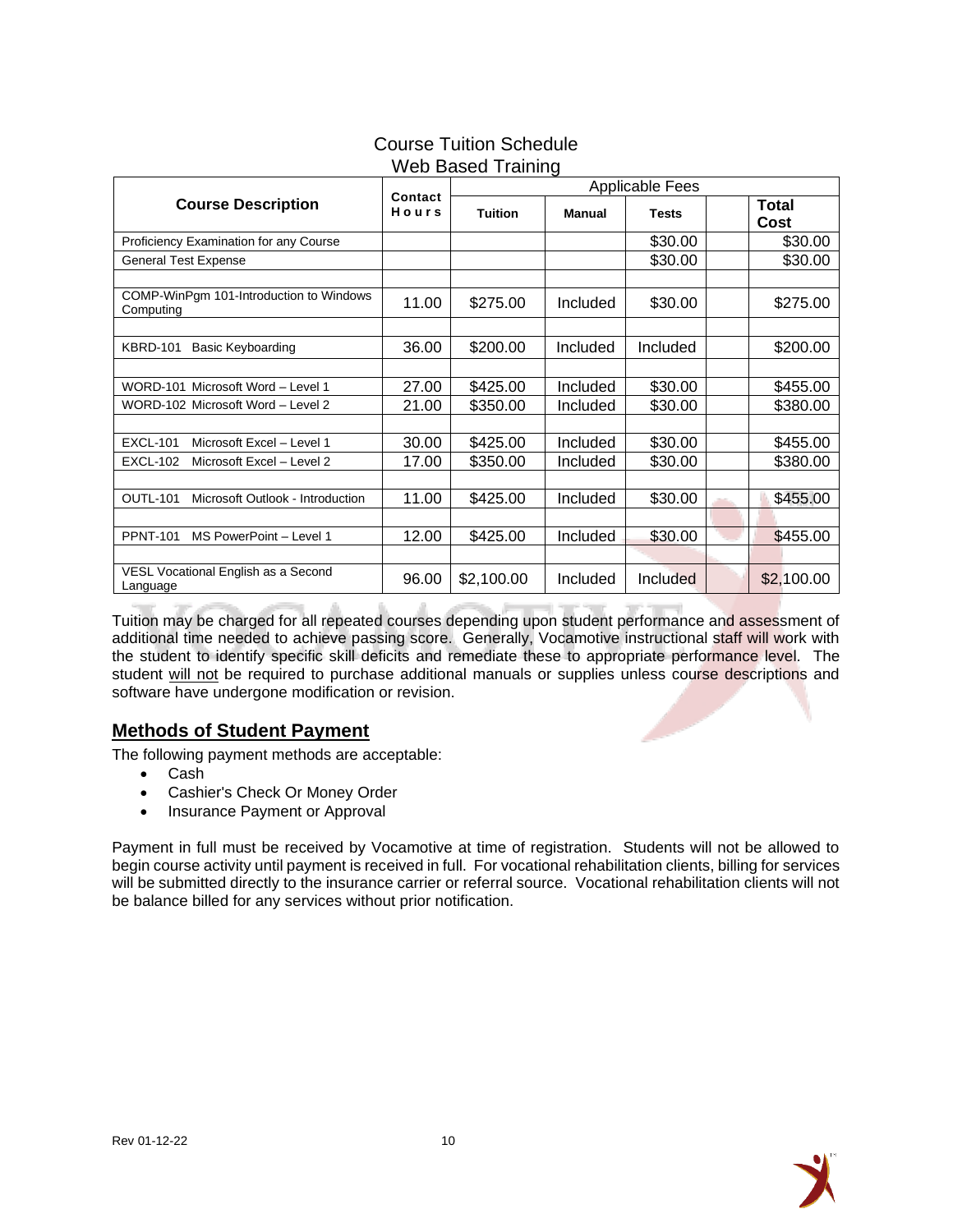# **Refund Policy for Tuition, Manuals, Fees, and other charges**

#### **REFUND POLICY:**

Student fees are not refundable. These include but are not limited to: application, registration, and change of class, late installment payment, late registration, transcript, and reinstatement.

Any student applying for a program that is discontinued by the school shall receive a complete refund of all fees and/or tuition paid. It is the policy of Vocamotive to issue refunds of tuition and fees in a prompt manner. As a matter of courtesy, students should give written notification to Vocamotive (in person or by registered mail) of their intention to withdraw from a program. However, Vocamotive does not require written notification of withdrawal as a condition for making refunds.

If no notification of withdrawal is received, and a student has had an unexplained absence of more than fifteen (15) consecutive class days, Vocamotive shall consider the student to have withdrawn from the program. In all cases, the date of withdrawal shall be the last day of attendance.

Refunds shall be made within 30 days of the last day of the attendance if written notification has been provided to the institution by the student; otherwise, refunds shall be made within 30 days from the date the institution terminates the student or determines that the student has withdrawn. Determination that a student has withdrawn shall be made within 30 days of the last day of attendance Vocamotive shall provide written acknowledgment of a student's notification of withdrawal within fifteen (15) calendar days of the postmark date of the notification of withdrawal.

In all instances, refunds shall be based on and computed from the last day of attendance. Any unused portion of a book fee shall be refunded.

#### **TUITION REFUND SCHEDULE:**

1. If a student does not begin classes, and fees or tuition of \$150 have been collected, a refund of tuition or fees shall be made within thirty (30) days of the start of the program, and an amount not more than \$110 may be retained for application and registration fees.

2. When notice of cancellation is given after the student's completion of the first day of class attendance, but prior to the students' completion of 5% of the course of instruction, the school may retain the application-registration fee, an amount not to exceed 10% of the tuition and other instructional charges or \$300, whichever is less, and, subject to the limitations of paragraph 12 of this Section, the cost of any books or materials which have been provided by the school.

3. When a student has completed in excess of 5% of the course of instruction Vocamotive may retain the application-registration fee but shall retain an amount computed pro-rata by days in class plus 10% of tuition and other instructional charges up to completion of 60% of course of instruction.

4. When a student has completed an excess of 60% of a course of instruction, Vocamotive may retain the application registration fee and the entire tuition and other charges.

5. The refund policy for short courses up to 20 clock hours shall refund pro rata up to 60% of the course of instruction.

<span id="page-10-0"></span>When a student enrolls in a program lasting longer than 12 months and withdraws during the first 12 months, the refund formula shall be based on tuition owed for 12 months. Vocamotive shall refund 100% of any tuition collected for the obligation beyond the 12 months. (Tuition refund schedule for short courses available.)

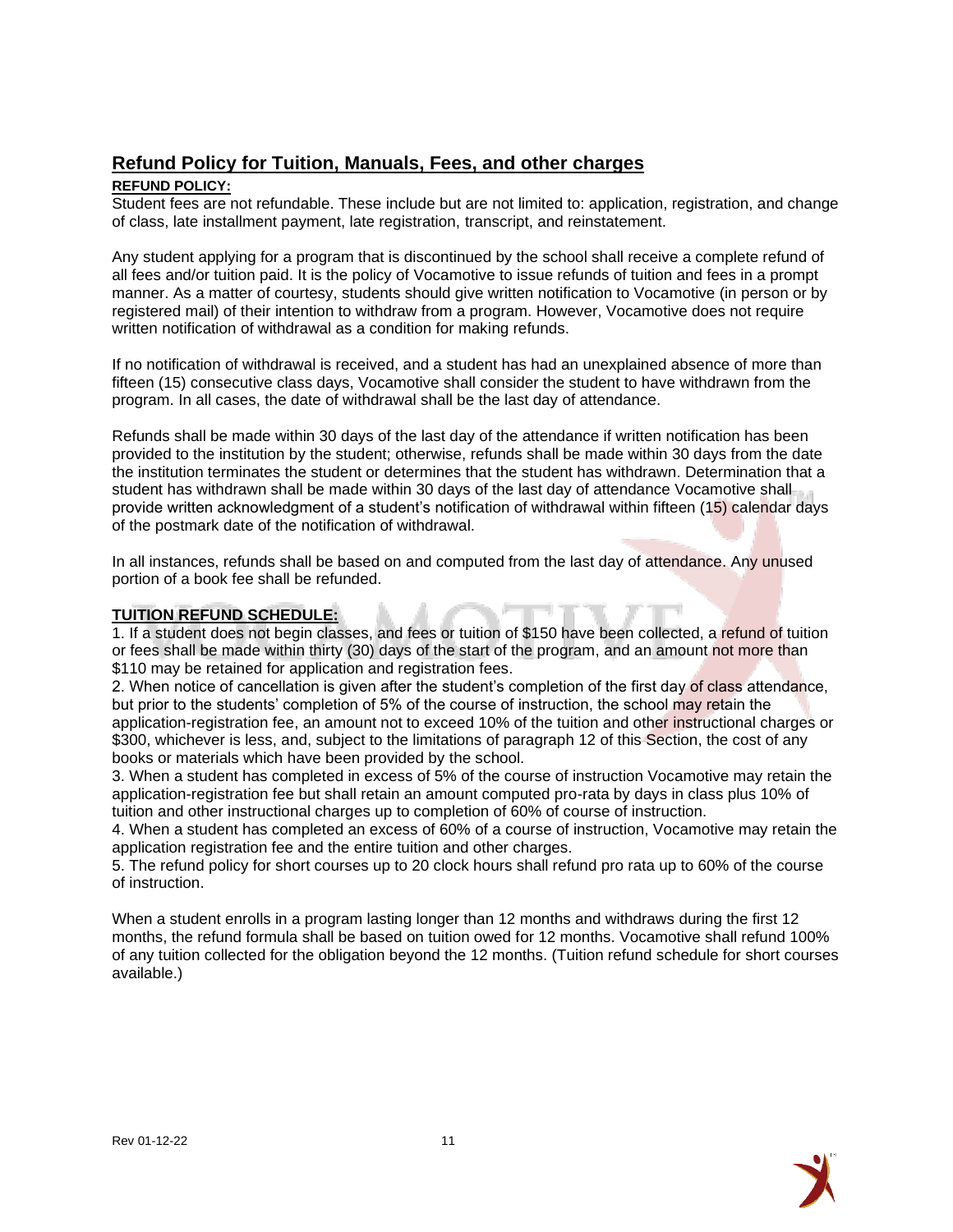# **Academic Calendar**

#### **School Hours**

Vocamotive is open Monday thru Thursday, 8:00 a.m. to 4:00 p.m. and Friday 8:00 am to 3:00 p.m. Vocamotive offers programming throughout the year according to the following Academic Calendar Schedule:

#### **Holidays:**

| November 24 and November 25, 2022 Thursday/Friday |  |
|---------------------------------------------------|--|
|                                                   |  |
|                                                   |  |

New Year's Day Memorial Day Independence Day Labor Day Thanksgiving Holiday Christmas Holiday New Year's Holiday

TM

# **Absences & Tardiness Policy and Rules of Conduct**

#### <span id="page-11-0"></span>**Absences**

Due to the unique nature of the Vocamotive personalized training program, each student will receive their own training record schedule, which will specify days and hours computer laboratory space will be reserved for his/her study and practice.

The student is expected to attend all sessions as scheduled. In the event of illness or other circumstances which preclude timely attendance, the student is responsible to contact the instructor to reschedule training sessions or to undertake homework assignments to maintain progress.

Excessive unauthorized absence or "no call/no-show" cancellation on a repetitive basis will result in the student being dropped from the program at Vocamotive discretion. In such circumstances, tuition will not be refunded.

If the student or vocational rehabilitation client is subject to extenuating circumstances secondary to injury, illness, medical treatment or other personal difficulty, special accommodations may be arranged to eliminate hardship. Such determinations will be made by Vocamotive Management staff.

Tuition refund may be implemented on a pro rata basis under such circumstances and at the discretion of Vocamotive Management staff.

#### **Tardiness**

It is the responsibility of the student to advise Vocamotive instructional staff of circumstances resulting in late arrival or requirement for early dismissal from a scheduled session. It is the responsibility of the student to request makeup sessions or homework assignments to maintain progress.

Excessive tardiness or regular manifestation of tardiness without contact with Vocamotive Management staff on a repetitive basis will result in the student being dropped from the program at Vocamotive discretion. In such circumstances, tuition will not be refunded.

If the student or vocational rehabilitation client is subject to extenuating circumstances as noted above under "Absences", special accommodations may be arranged to eliminate hardship. Such determinations will be made by Vocamotive Management staff.

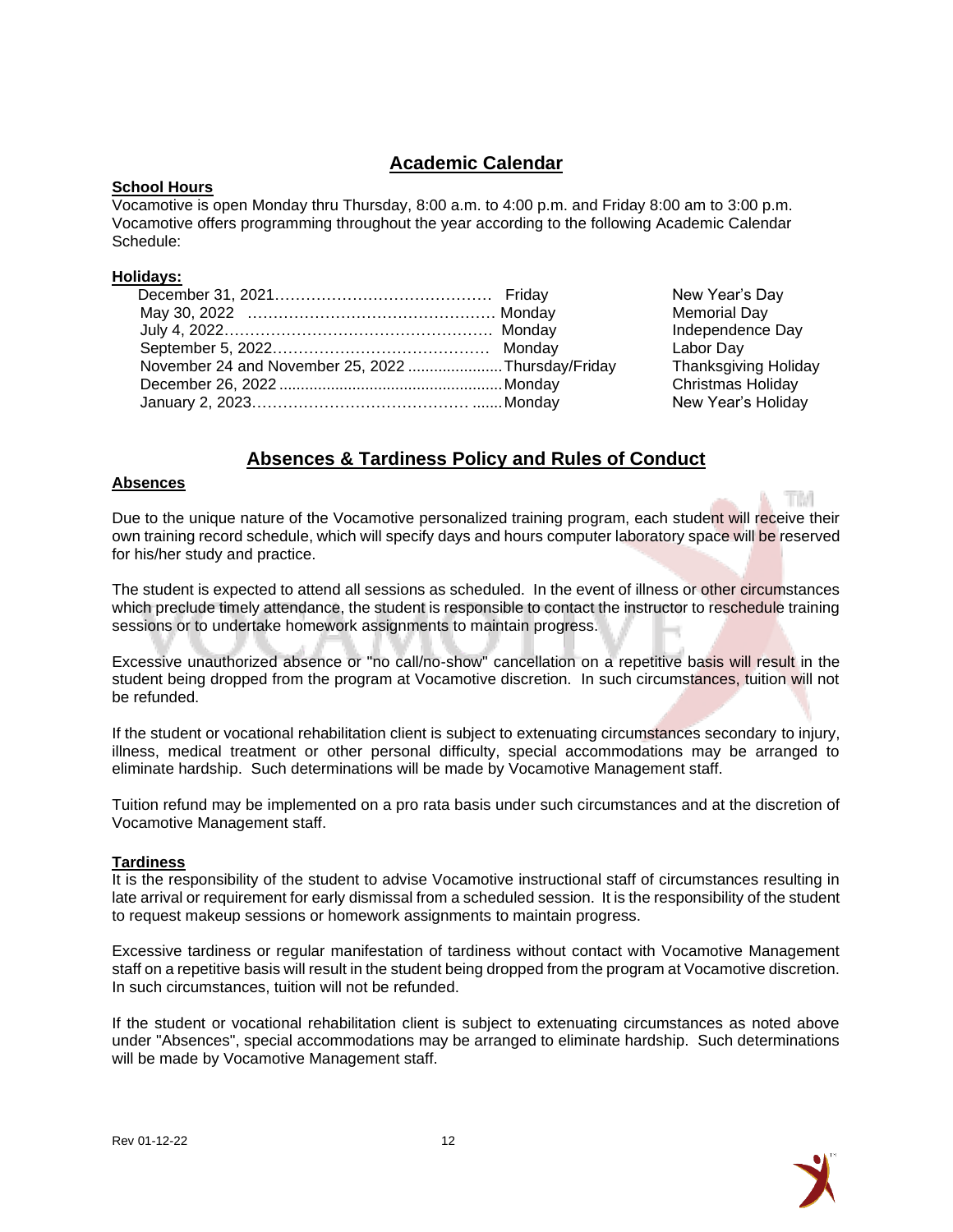Tuition refund may be implemented on a pro rata basis under such circumstances and at the discretion of Vocamotive staff.

# <span id="page-12-0"></span>**Procedure for Obtaining Student Transcripts**

Upon written request of any Vocamotive student, Vocamotive will provide documentation as to dates of attendance, student progress, final grading and certificates issued. Please allow 5 business days for the student transcript to be mailed.

Confidential information will not be released to any third party without written authorization by the student.

# <span id="page-12-1"></span>**Description of Student Services**

At time of publication of this catalog, Vocamotive does not provide additional student services to the general population. The full range of vocational rehabilitation counseling, training, placement and related services is provided to vocational rehabilitation clients only.

# <span id="page-12-2"></span>**Minimum Equipment Provided On-Site To All Students.**

Computer Specifications:

- Windows compatible Laptop computer, Keyboard,& Mouse
- Windows, Microsoft Office
- Keyboarding Training Software
- Internet Access

#### <span id="page-12-3"></span>**Student Complaint Procedures**

For students who feel they have a legitimate grievance or complaint with regard to Vocamotive Instructional Services, a Complaint Form may be requested from computer lab instructional staff. All complaints will be reviewed by Vocamotive Management staff and written response will be issued.

a) VOCAMOTIVE SHALL RESOLVE STUDENT COMPLAINTS PROMPTLY AND FAIRLY AND SHALL NOT SUBJECT A STUDENT TO PUNITIVE ACTION BECAUSE OF WRITTEN GRIEVANCES HAVING BEEN FILED WITH THE SCHOOL OR THE SUPERINTENDENT.

b) VOCAMOTIVE SHALL MAINTAIN A WRITTEN RECORD OF ITS HANDLING OF ALL STUDENT COMPLAINTS.

c) ANY STUDENT OR EMPLOYEE OF A SCHOOL APPROVED BY THIS ACT WHO BELIEVES HE HAS BEEN AGGRIEVED BY A VIOLATION OF THIS ACT SHALL HAVE THE RIGHT TO FILE A WRITTEN COMPLAINT WITHIN ONE YEAR OF THE ALLEGED VIOLATION.

Complaints against the school may be registered at website the IBHE online complaint system at <http://complaints.ibhe.org/> , accessible through the agency's homepage [\(www.ibhe.org\)](http://www.ibhe.org/). The IBHE online complaint site includes step-by-step instructions and key information about the complaint process.

Notice: "Certificate of Approval to operate issued by the Private Business and Vocational Schools Division of the Illinois Board of Higher Education."

1 N. Old State Capitol Plaza, Suite 333, Springfield Illinois 62701. This catalog published July 24, 2015.

**\*Vocamotive, Inc. is approved to operate by the Private Business and Vocational Schools Division of the Illinois Board of Higher Education.**

**\*Vocamotive, Inc. is not accredited by a US Department of Education recognized accrediting body.**



ТM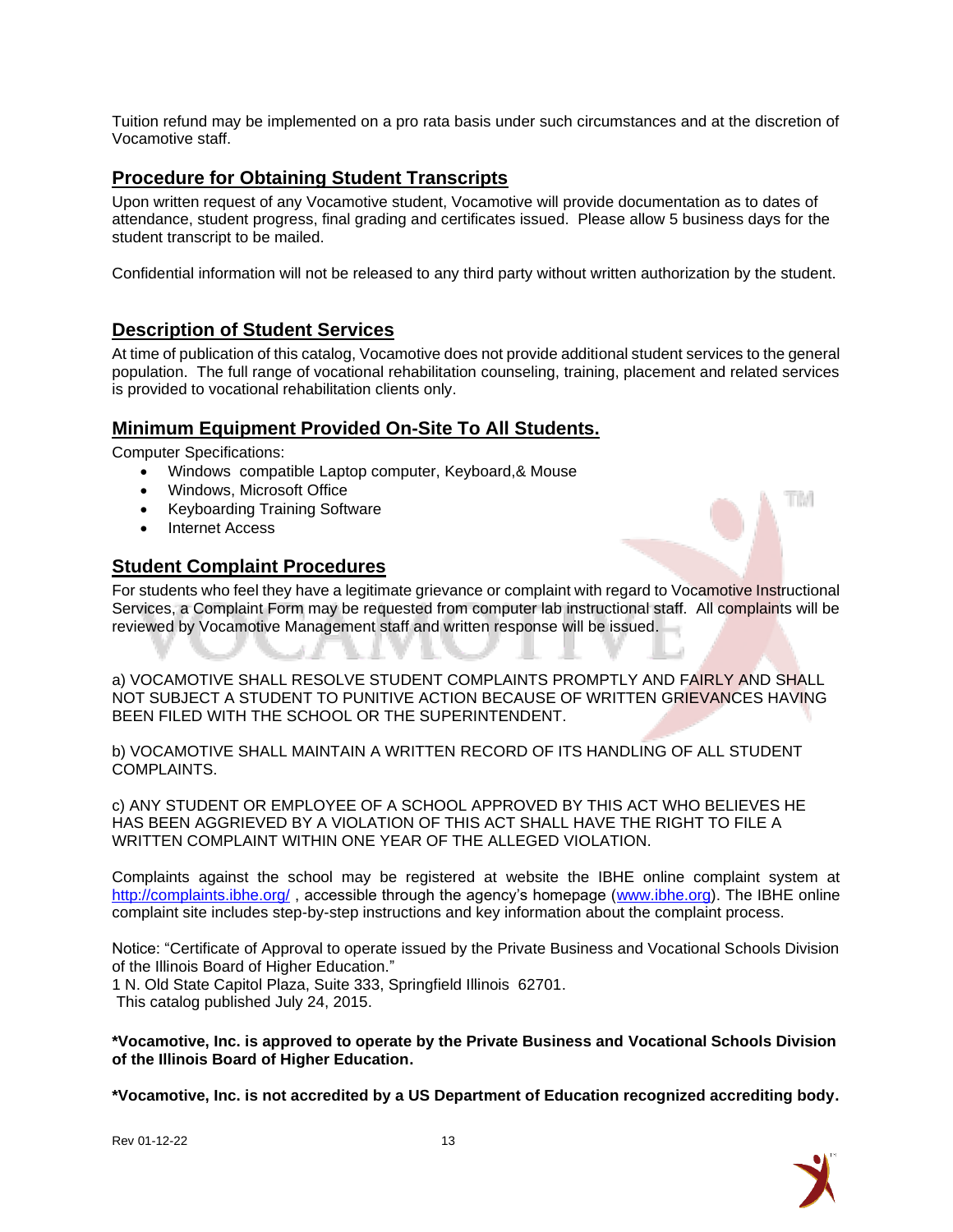# **Consumer Information Addendum**

# **FY 2019-2020**

# **Keyboarding**

- 4 students were still enrolled in the program of the reporting period as of July 1.
- 63 new students were admitted to the program during the 12-month period. There were no reenrollments or transfers.
- The total number of students in the program were 67.
- No students transferred out of the program. 43 students completed and graduated from the program. 5 students withdrew from the program. 6 were still enrolled.
- 3 students were placed in their field of study. 9 students were placed in a related field of study. 13 students were placed out of their field of study. 23 students' status were unknown. 19 students were unemployed.
- 3 students completed a state licensing or professional certification examinations and passed.
- There were 2 students obtaining employment in their field who did not use the school's placement assistance.
- The average starting salary was \$36,583.00

# **Windows**

- 4 students were still enrolled in the program of the reporting period as of July 1.
- 49 new students were admitted to the program during the 12-month period. There were no reenrollments or transfers.
- The total number of students in the program were 53.
- No students transferred out of the program. 47 students completed and graduated from the program. 5 students withdrew from the program. 2 students were still enrolled.
- 3 students were placed in their field of study. 6 students were placed in a related field of study. 9 students were placed out of their field of study. 19 students' status were unknown. 16 students were unemployed.
- 3 students completed a state licensing or professional certification examinations and passed.
- There was 1 student obtaining employment in their field who did not use the school's placement assistance.
- The average starting salary was \$33,273.00

# **Word 101**

- 3 students were still enrolled in the program of the reporting period as of July 1.
- 42 new students were admitted to the program during the 12-month period. There were no reenrollments or transfers.
- The total number of students in the program were 45.
- No students transferred out of the program. 4No students completed and graduated from the program. 2 students withdrew from the program. 3 students were still enrolled.

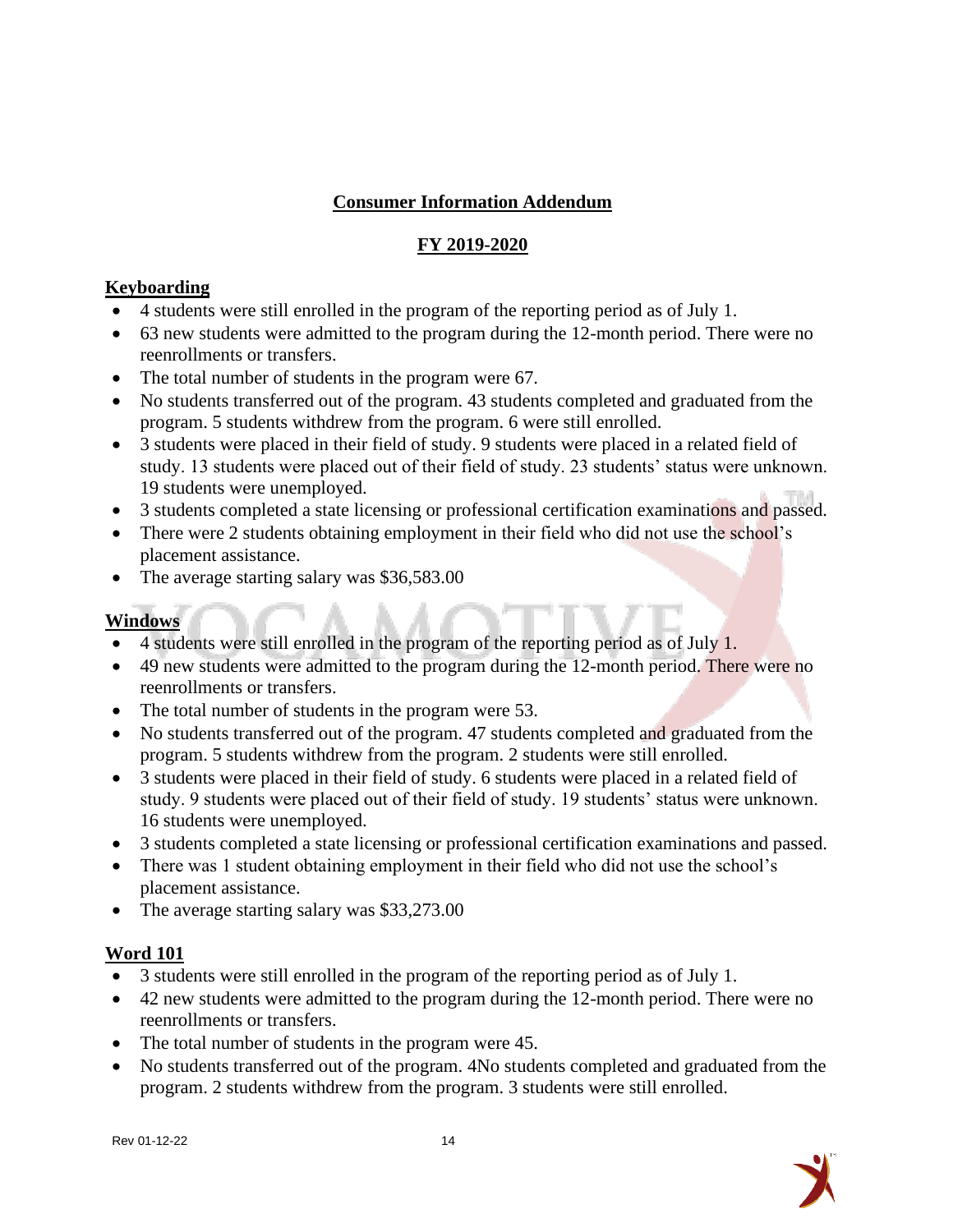- No students were placed in their field of study. 1No students were placed in a related field of study. 9 students were placed out of their field of study. 15 students' status were unknown. 11 students were unemployed.
- 3 students completed a state licensing or professional certification examinations and passed.
- 1 student obtained employment in their field who did not use the school's placement assistance.
- The average starting salary was \$39,465.00.

# **Word 102**

- No students were still enrolled in the program of the reporting period as of July 1.
- 4 new students were admitted to the program during the 12-month period. There were no reenrollments or transfers.
- The total number of students in the program were 4.
- No students transferred out of the program. 4 students completed and graduated from the program. No students withdrew from the program. No students were still enrolled.
- No students were placed in their field of study. 2 students were placed in a related field of study. 1 student was placed out of their field of study. No students status were unknown. 1 student was unemployed. TM
- No students completed a state licensing or professional certification examinations and passed.
- There were no students obtaining employment in their field who did not use the school's placement assistance.
- The average starting salary was \$34,827.00.

# **Excel 101**

- 1 student was still enrolled in the program of the reporting period as of July 1.
- 41 new students were admitted to the program during the 12-month period. There was 1 reenrollment or transfer.
- The total number of students in the program were 43.
- No students transferred out of the program. 34 students completed and graduated from the program. 4 students withdrew from the program. 5 students were still enrolled.
- 2 students were placed in their field of study. 9 students were placed in a related field of study. 7 students were placed out of their field of study. 15 students' status were unknown. 1No students were unemployed.
- 4 students completed a state licensing or professional certification examinations and passed.
- 3 students obtained employment in their field who did not use the school's placement assistance.
- The average starting salary was \$39,200.00.

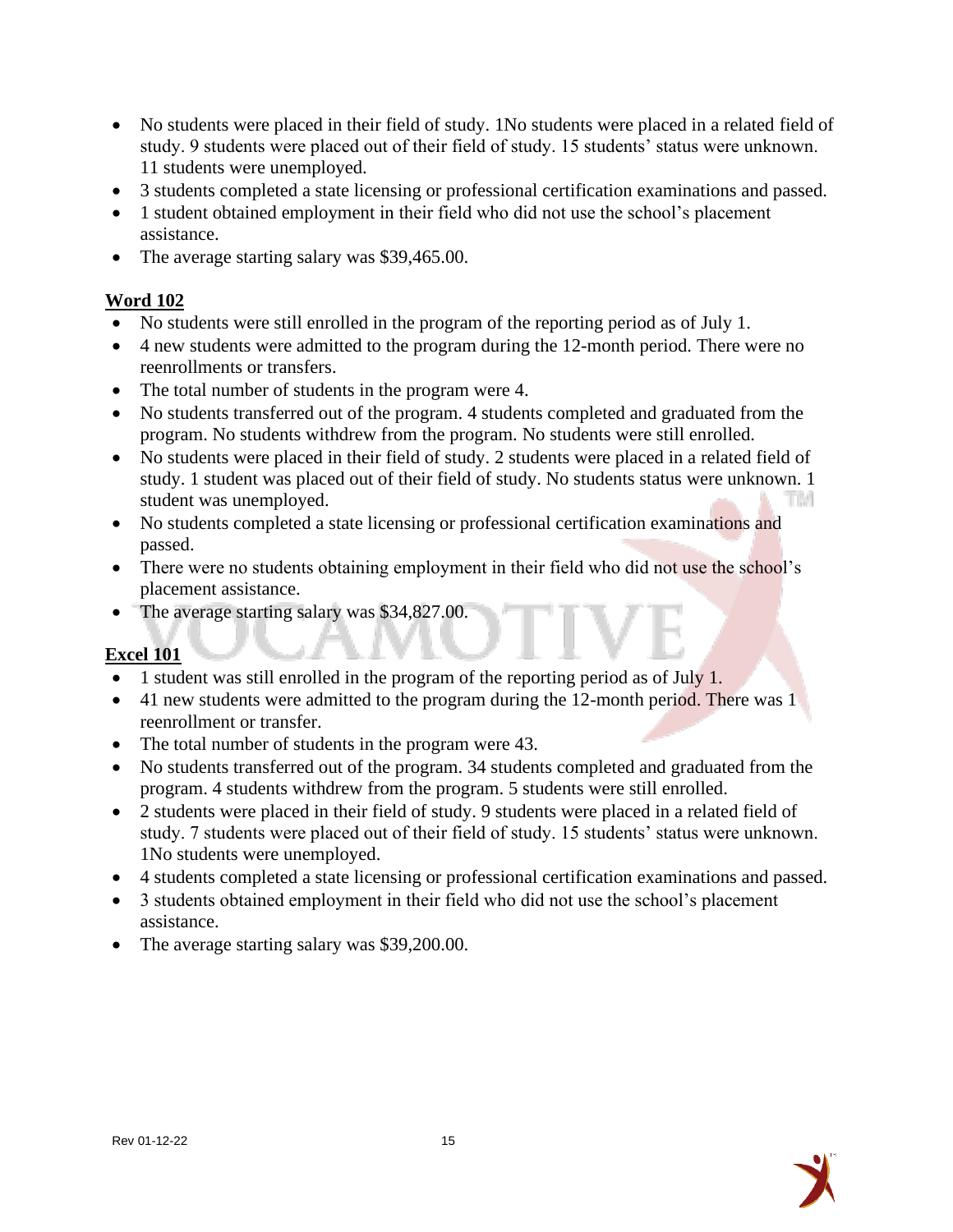# **Excel 102**

- No students were still enrolled in the program of the reporting period as of July 1.
- 6 new students were admitted to the program during the 12-month period. There were no reenrollments or transfers.
- The total number of students in the program were 6.
- No students transferred out of the program. 6 students completed and graduated from the program. No students withdrew from the program. No students were still enrolled.
- No students were placed in their field of study. 3 students were placed in a related field of study. 2 students were placed out of their field of study. No students status were unknown. 1 student was unemployed.
- 1 student completed a state licensing or professional certification examinations and passed.
- No students obtained employment in their field who did not use the school's placement assistance.
- The average starting salary was \$34,749.00.

# **Outlook 101**

- No students were still enrolled in the program of the reporting period as of July 1.
- 18 new students were admitted to the program during the 12-month period. There were no reenrollments or transfers.
- The total number of students in the program were 18.
- No students transferred out of the program. 17 students completed and graduated from the program. 1 student withdrew from the program. None were still enrolled.
- No students were placed in their field of study. 6 students were placed in a related field of study. 3 students were placed out of their field of study. 2 students' status were unknown. 7 students were unemployed.
- 1 student completed a state licensing or professional certification examinations and passed.
- 1 student obtained employment in their field who did not use the school's placement assistance.
- The average starting salary was \$38,502.00

# **PowerPoint 101**

- No students were still enrolled in the program of the reporting period as of July 1.
- 1 student was admitted to the program during the 12-month period. There were no reenrollments or transfers.
- 1 student was enrolled in this program during the fiscal year.
- No students transferred out of the program. 1 student completed and graduated from the program. No students withdrew from the program. None were still enrolled.
- No students were placed in their field of study. 1 student was placed in a related field of study. No students were placed out of their field of study. No students' status were unknown. No students were unemployed.
- 1 student completed a state licensing or professional certification examinations and passed.
- There were no students obtaining employment in their field who did not use the school's placement assistance.
- The average starting salary was \$37,440.00